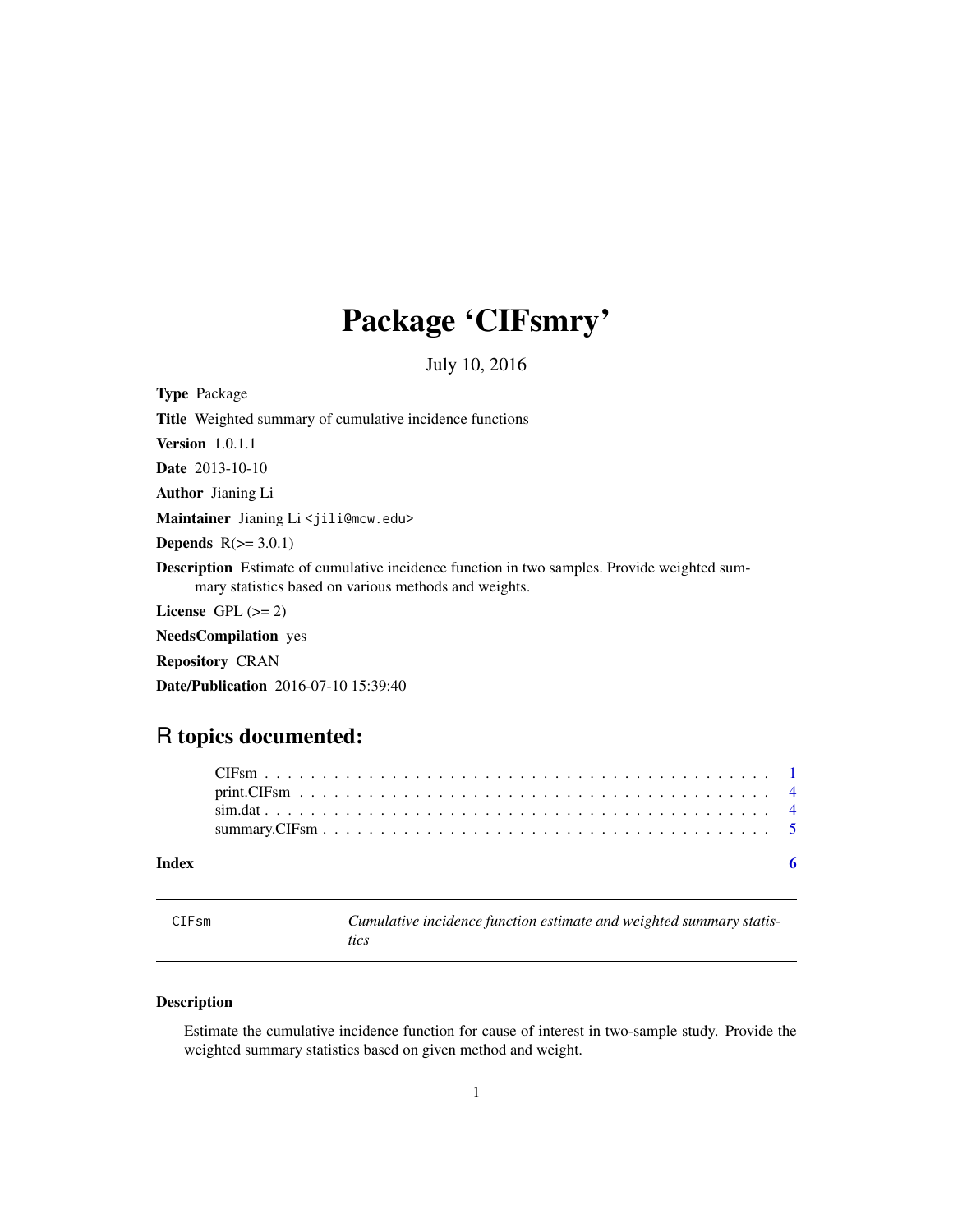#### Usage

 $CIFsm(ds, method="dif",pp = 0,qq = 0,conf.bd=T,n,sim=500)$ 

### Arguments

| ds      | ds is a dataset contains the time, cause of event and group. For cause, 0 means<br>censoring, 1 is the cause of event, 2 is all other causes. Two groups need to be<br>coded as 1 and 2. |
|---------|------------------------------------------------------------------------------------------------------------------------------------------------------------------------------------------|
| method  | method can be chosen from "dif"=risk difference, "rr"=risk ratio and "or"=odds<br>ratio                                                                                                  |
| pp      | first parameter of weight function                                                                                                                                                       |
| qq      | second parameter of weight function                                                                                                                                                      |
| conf.bd | logical; if TRUE, create confidence band cut point. Set to FALSE if the confi-<br>dence band is not needed, which reduces the computational time                                         |
| n.sim   | number of simulations used in creating confidence band; will be ineffective if<br>conf.bd is FALSE                                                                                       |

#### Details

The estimates and summary statistics are described in Zhang and Fine (2008).

#### Value

| sample          | Total sample size from both groups                                                                                                         |
|-----------------|--------------------------------------------------------------------------------------------------------------------------------------------|
| used            | Sample used in analysis. Subject with missing value in any of the three variables<br>(time, cause or group) will be excluded from analysis |
| size            | Sample size for each group                                                                                                                 |
| njp             | Total number of unique event time points in two groups                                                                                     |
| tjp             | Unique event time points from both groups                                                                                                  |
| ny1             | Number of subject at risk in group 1                                                                                                       |
| f1              | Estimate of cumulative incidence function for group 1                                                                                      |
| f1.se           | Standard error of cumulative incidence function for group 1                                                                                |
| ny <sub>2</sub> | Number of subject at risk in group 2                                                                                                       |
| f2              | Estimate of cumulative incidence function for group 2                                                                                      |
| $f2$ .se        | Standard error of cumulative incidence function for group 2                                                                                |
| dif             | Estimate of difference in cumulative incidence (risk difference) between the 2<br>groups                                                   |
| dif.se          | Standard error of the risk difference                                                                                                      |
| dif.pv          | P-value of the risk difference                                                                                                             |
| rr              | Risk ratio of the cumulative incidence between the 2 groups                                                                                |
| rr.se           | Standard error of the risk ratio                                                                                                           |
| rr.py           | P-value of the risk ratio                                                                                                                  |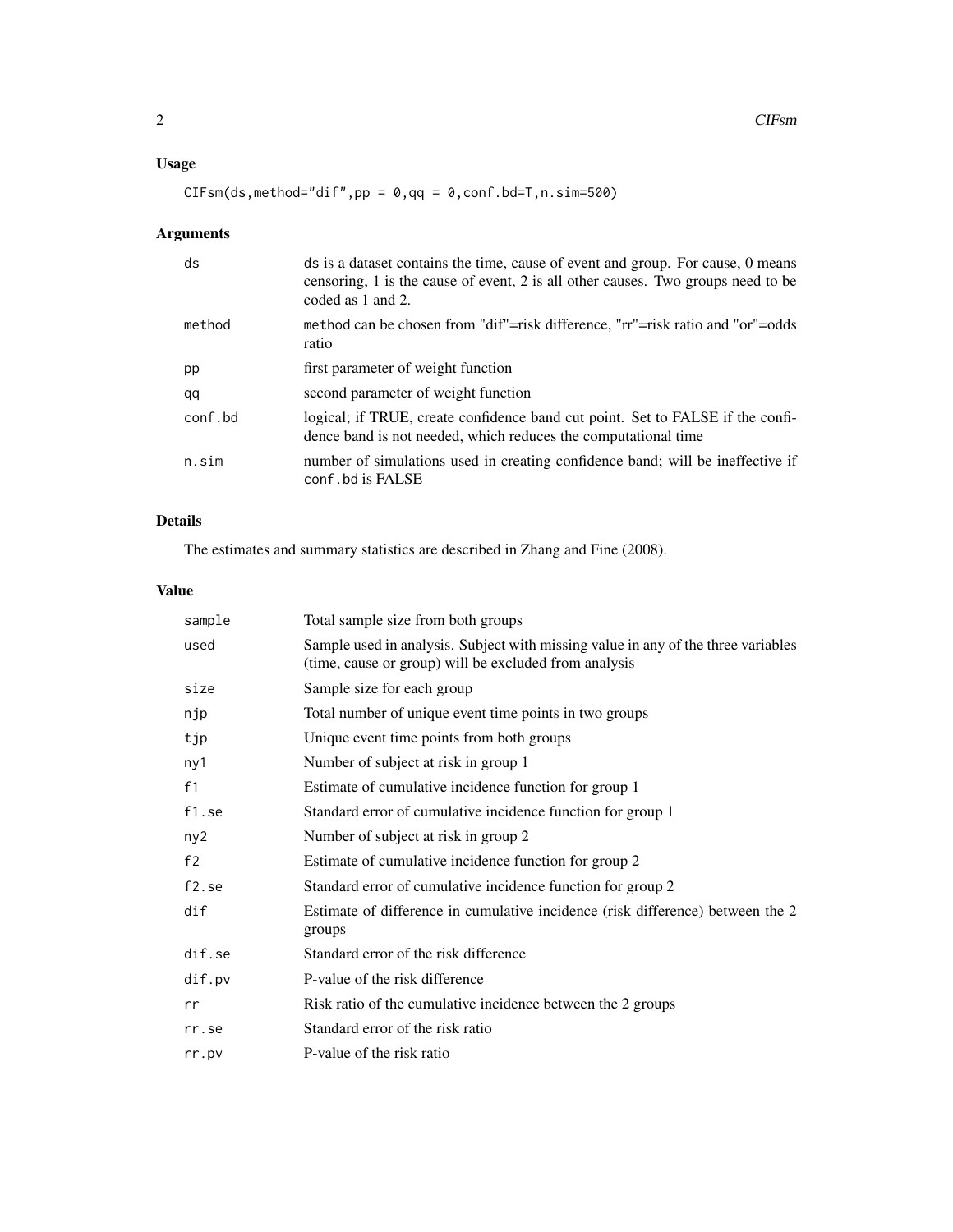#### $CIFsm$  3

| or      | Odds ratio of the cumulative incidence between the 2 groups                                                |
|---------|------------------------------------------------------------------------------------------------------------|
| or.se   | Standard error of the odds ratio                                                                           |
| or.pv   | P-value of the odds ratio                                                                                  |
| cbcut   | 95% confidence band cut point of risk difference, risk ratio and odds ratio based<br>on simulation method. |
| method  | Method used for the weighted summary statistics                                                            |
| weight  | Weight used for the weighted summary statistics                                                            |
| region  | Time range of the data                                                                                     |
| nbd     | Index of beginning and end of the data. For internal use only                                              |
| ave     | Time integrated weighted summary statistics                                                                |
| avese   | Standard error of the time integrated weighted summary statistics                                          |
| ci95    | 95% confidence interval of the time integrated weighted summary statistics                                 |
| avepval | P-value of the time integrated weighted summary statistics                                                 |
| wt      | Weight assigned at each unique event time point                                                            |

#### Author(s)

Jianing Li

#### References

M.J. Zhang and J.P. Fine. Summarizing difference in cumulative incidence functions. Statistics in Medicine, 27:4939-4949, 2008.

J. Li, M.J. Zhang and J. Le-Rademacher. Weighted Summary of two Cumulative Incidence Functions with R-CIFsmry Package. Computer Methods and Programs in Biomedicine[Submitted].

#### Examples

```
library(CIFsmry)
data(sim.dat)
out <- CIFsm(sim.dat,pp=0,qq=0)
out$avepval
plot(out$tjp,out$f1,type="s",ylim=c(0,1),yaxt="n",xaxt="n",xlab="Time",ylab="CIF",
     lty=1,lwd=1)
points(out$tjp,out$f2,type="s",lty=1,lwd=3)
axis(1,at=seq(0,6,by=1),cex=0.6)
axis(2,at=seq(0,1,by=0.2),cex=0.6)
legend("bottomright",c("1","2"),title="group",lty=1,lwd=c(1,3))
out10 <- CIFsm(sim.dat,pp=1,qq=0)
out10$avepval
```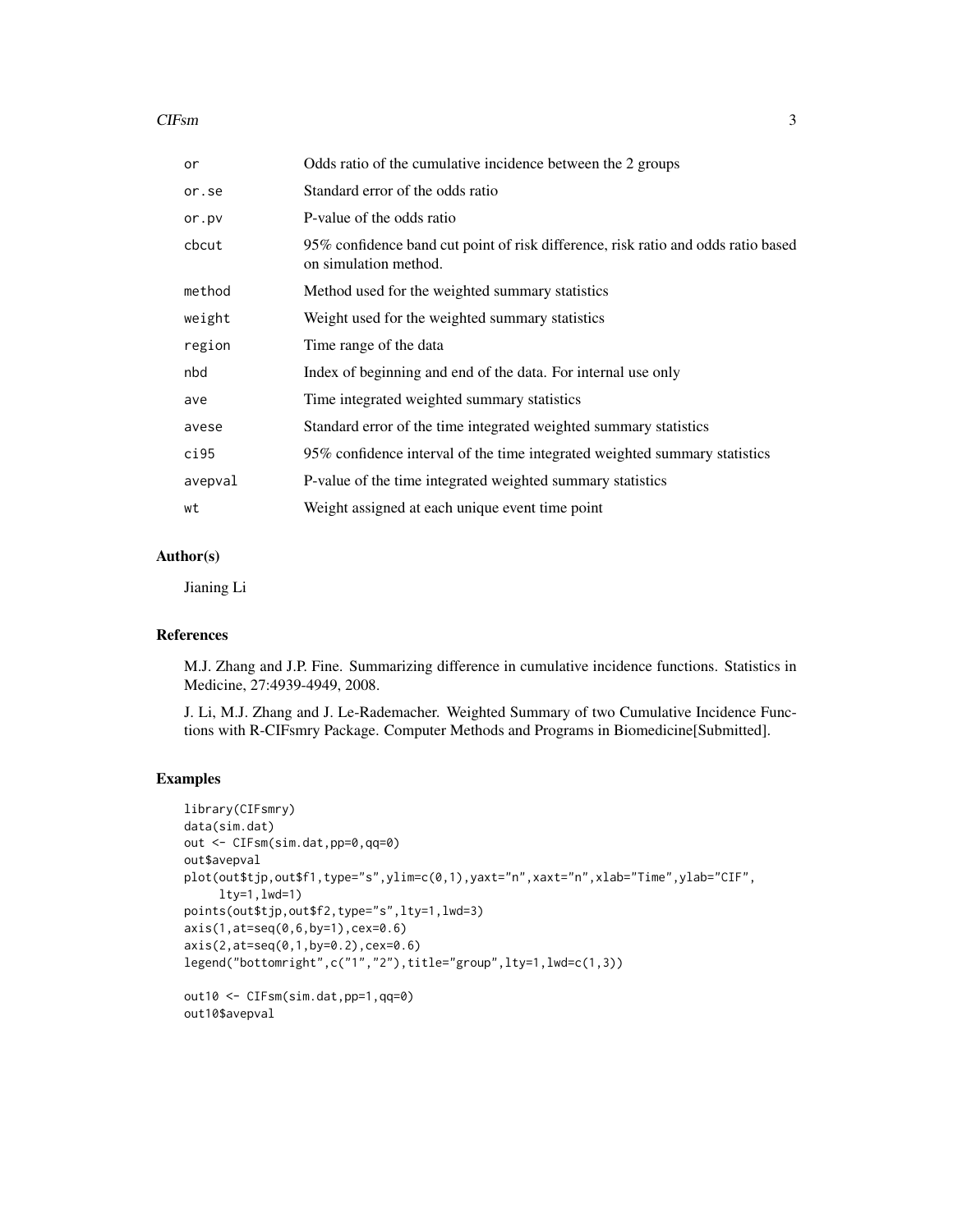<span id="page-3-0"></span>

#### Description

Print the estimated of cumulative incidence functions and point-wise summary statistics.

#### Usage

```
## S3 method for class 'CIFsm'
print(x, \ldots)
```
#### Arguments

| $\boldsymbol{\mathsf{x}}$ | CIFsm object from function CIFsm |
|---------------------------|----------------------------------|
| $\cdots$                  | additional arguments to print()  |

#### Details

Risk set, cumulative incidence function estimate, standard error and p-value of each group. Pointwise summary statistics estimate, standard error and p-value.

#### See Also

[CIFsm](#page-0-1)

sim.dat *Simulated competing risk data*

#### Description

Simulated data with 100 subjects and 3 variates: time, cause and group.

#### Format

The data has 100 rows and 3 columns.

time a numeric vector. Survival time.

cause a numeric vector code. Survival status. 1: failure from the cause of interest; 2: failure from other causes; 0: censored.

group a numeric vector code. 1: group 1; 2: group 2.

#### Source

Simulated data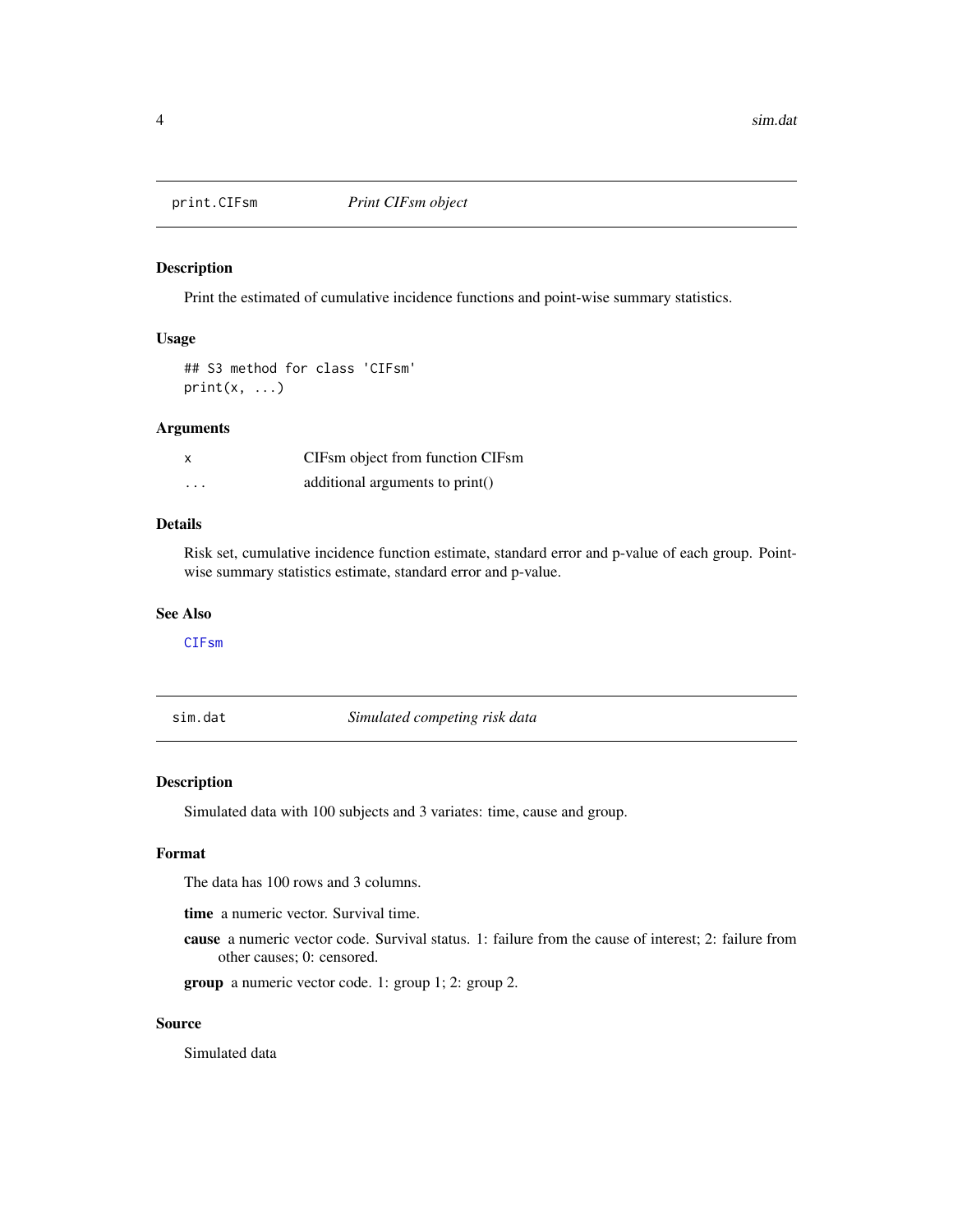#### <span id="page-4-0"></span>summary.CIFsm 5

#### Examples

```
data(sim.dat)
names(sim.dat)
table(sim.dat$cause)
table(sim.dat$group)
tapply(sim.dat$time,sim.dat$group,summary)
```
#### Description

Summary statistic estimate, standard error, 95% confidence interval, p-value depending the method and weight.

#### Usage

## S3 method for class 'CIFsm' summary(object, ...)

#### Arguments

| object   | object of function CIFsm             |
|----------|--------------------------------------|
| $\cdots$ | additional arguments to summary $()$ |

#### See Also

[CIFsm](#page-0-1)